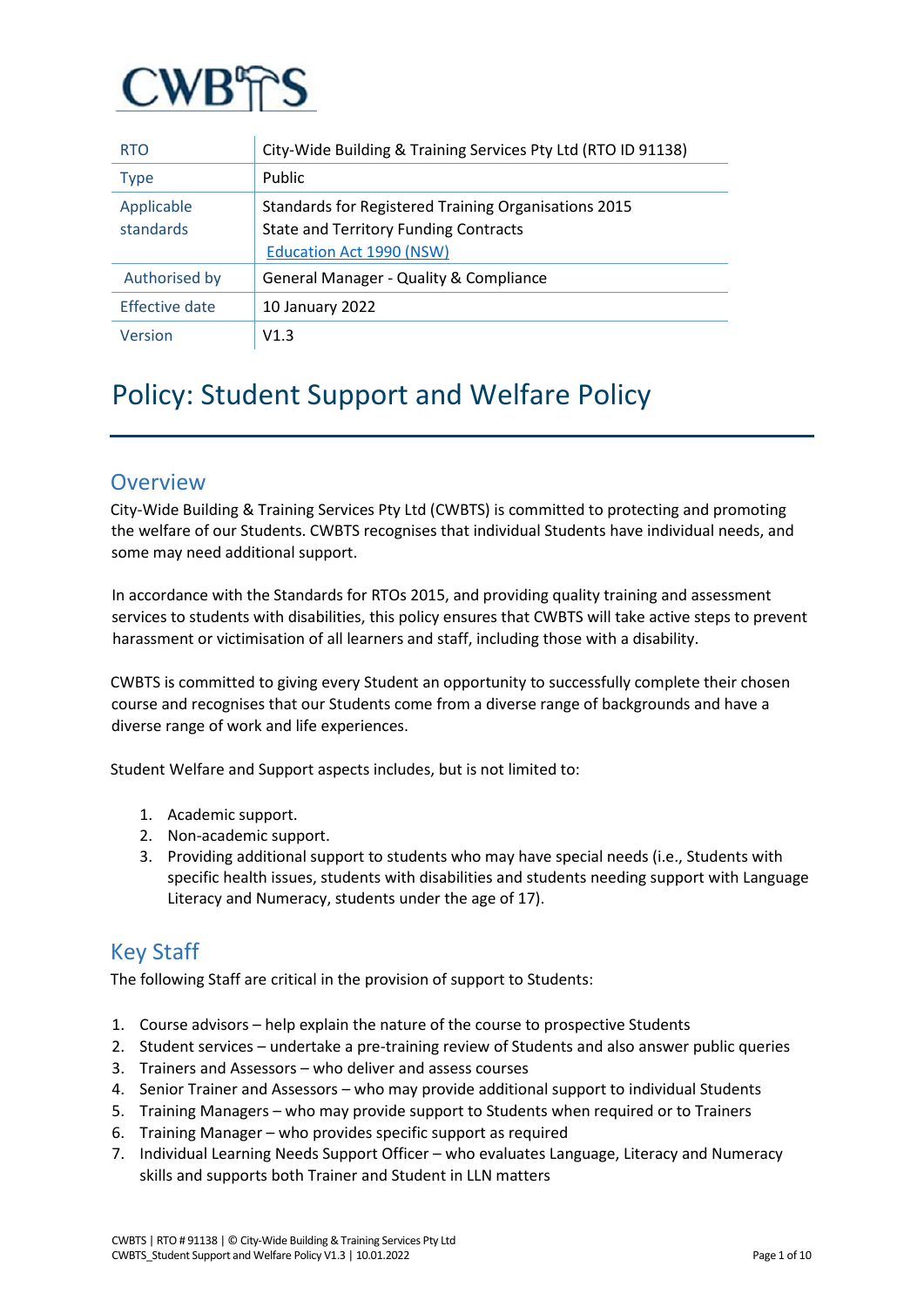

8. Learner Management system support officers – who provide support to Students and Staff regarding issues with the online learning Management system

## Student Welfare

The Training Manager will touch base with each Trainer to see if any students have been identified as having special needs or needing welfare support.

Detailed record of each case is entered into the Student Welfare Register. Due to the often-sensitive nature of welfare cases, access to the Student Welfare Register is highly restricted.

The Training Manager is also available to support Trainers when working with difficult students or when they have personal matters. The Training Manager may liaise with the Simonds Personnel HR Team where relevant.

# Student Support – Certificate III and Higher-Level Courses

CWBTS provides Student support in a range of ways.

Our course suitability review (also known as a pre-training review or PTR) and Language, Literacy and Numeracy (LLN) evaluations are designed to determine whether a Student may need additional support to successfully undertake their preferred qualification.

This support may vary from LLN needs, to learning difficulties, Students with physical or medical disabilities and to Students who may not have studied for some time.

Where additional support needs are determined, the matter is referred to the Training Manager who then develops a support plan in conjunction with the Trainer prior to the Student commencing.

Trainers and / or Students may also contact the Training Manager if they believe a Student may need additional support. The Training Manager will then work with both the Trainer and the Student to identify an appropriate support plan.

# Evaluating Support Needs of Students with Special Needs

### **Students with health issues or disabilities**

Students intending to enrol for training with CWBTS are requested prior to enrolment to advise CWBTS if they have any disability, physical, health issue or other impairment which may adversely affect their ability to successfully undertake training and assessment. Students are encouraged to discuss with CWBTS any 'special needs' and/or 'reasonable adjustments' to the study environment which they consider are necessary or would assist them in the performance of their studies.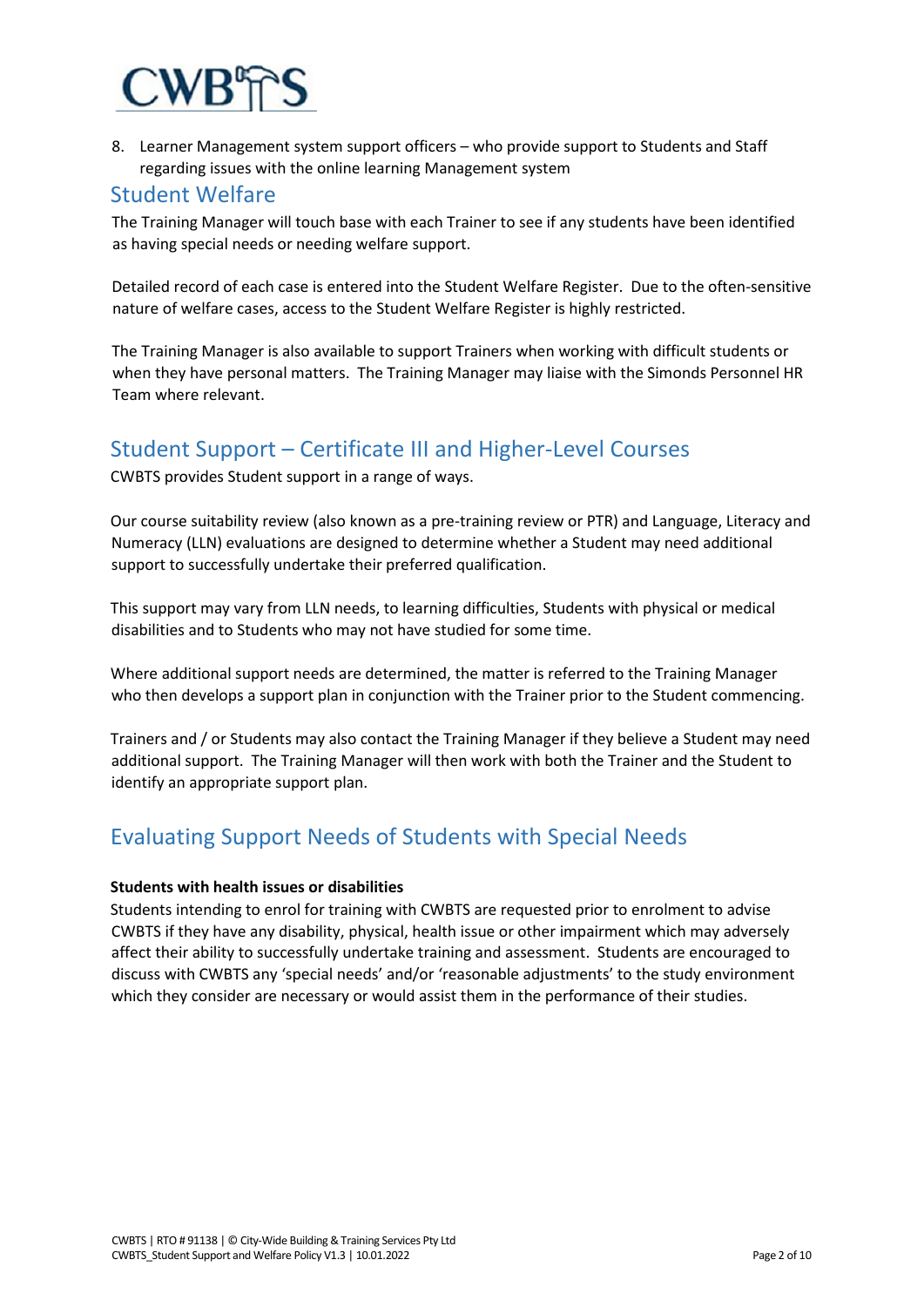CWBTS, in collaboration with the Student, will assess the potential for the Student to successfully complete the training which may include flexible delivery options to optimise the ease and benefit of the Students' learning. However, no compromise to the integrity of the assessment against competency will be allowed.

Students with a disability are required to have the ability to fulfil the core requirements of the units of Competence to attain the relevant award. However, it is recognised that flexibility in arrangements may need to be implemented.

Where a prospective Student indicates that they have a health issue or disability on or prior to their application, the Staff member undertaking the enrolment process will ask if they have any special requirements.

Where relevant, the prospective Student will be referred to the Training Manager for a formal interview to confirm that the Student is able to physically participate in the course (where relevant), identify support mechanisms required and identify any requirement for reasonable adjustment in the provision of materials, unit selection, delivery or assessment.

Many Students with disabilities or special needs use assistive technology such as a hearing aids, cochlear implant, specialist computer programs such as 'Jaws', PC-tremor control, etc.

Where a Student may benefit from assistive technology, the Training Manager will investigate assistive technology available and seek advice from experts which may include:

- The Student's GP, medical specialist or other specialised expert such as a physio, case / social worker, etc
- National and local specialty support groups and experts that can provide advice on accessing and implementing assistive technologies such as Vision Australian, Deaf Australia, MS Foundation Australia, etc.

Where a Student has a requirement for Reasonable Adjustment, the Trainer will liaise with either the Training Manager and / or Training Manger. An outline of the support required will be discussed and documented and professional development will be provided to the Trainer if needed.

The Training Manager may also consult with or refer to an external body for guidance on particular issues if required.

It is important to note that the Training Manager is not expected to be an expert in assistive technology nor hold Qualifications in assistive technology.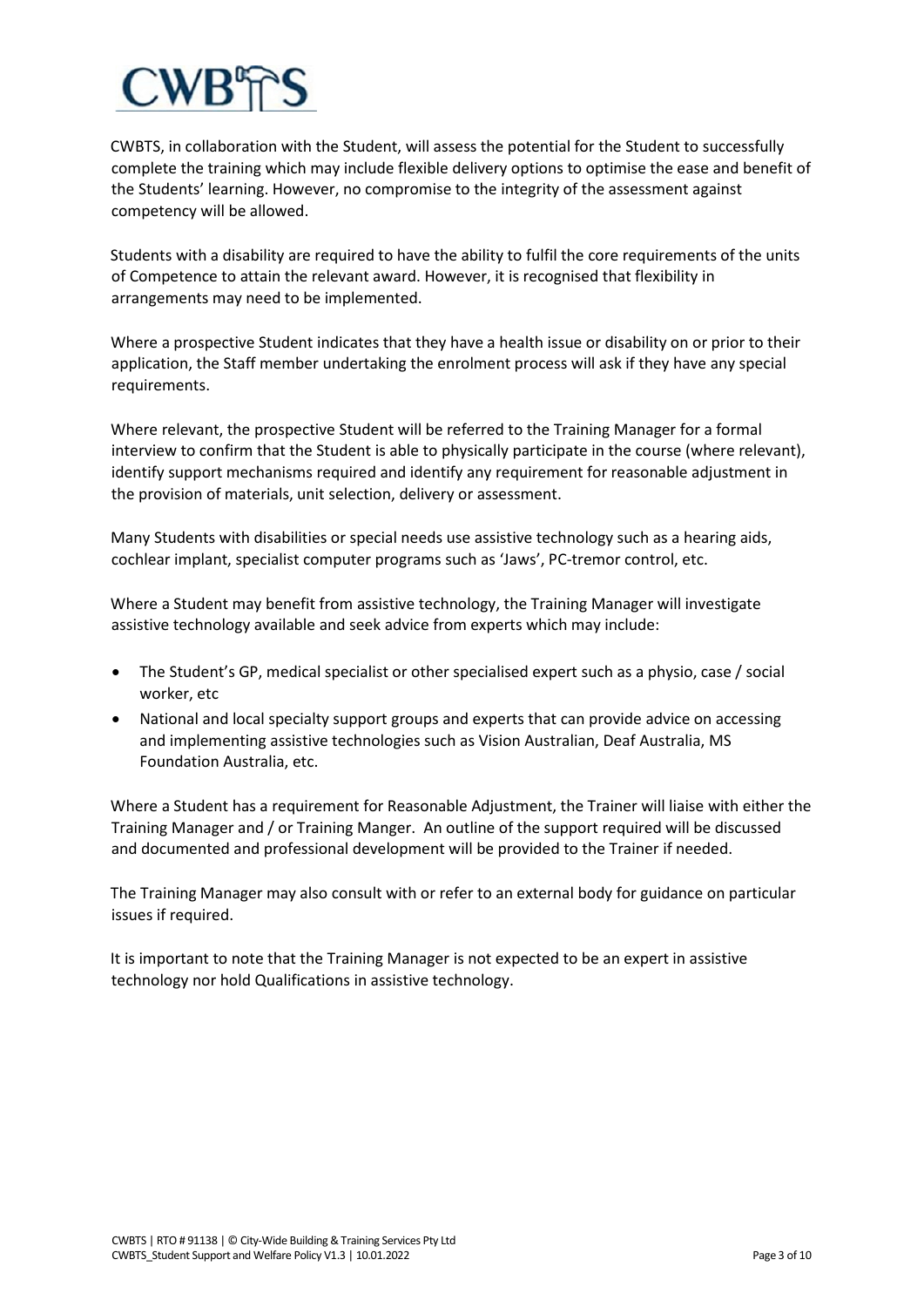

In assessing whether a particular adjustment is *reasonable*, the following is taken into consideration:

- The nature and severity of the disability and / or medical condition
- The physical health requirements of the course
- The requirements of the course
- The effect of the adjustment on you and your ability to:
	- Achieve learning outcomes
	- Participate in the courses and complete assessments and learning activities
	- Obtain a job aligned to the qualification
	- Maintain independence
- The effect of the proposed adjustment on anyone else affected, including CWBTS, personnel and other Students
- The costs and benefits of making the adjustment
- The impact on your employer (if undertaking an apprenticeship or traineeship)

This same process is applied if an existing Student develops a disability or medical condition.

If a Student cannot meet the inherent requirements of the course, even with adjustments, then they will not be able to successfully complete the course. Where this is the case, CWBTS will advise the prospective Student or actual Student and may recommend alternatives. These alternatives may include recommending another course or qualification (which may or may not be provided by CWBTS).

CWBTS is committed to setting Students up for success at all times.

### **Costs associated with adjustments**

CWBTS will analyse all direct and indirect costs associated with any adjustments. In some cases, a Student may be able to access funding to obtain help with LLN, pc skills and / or assistive technology and aids. This will be considered as offsetting costs where applicable.

In other cases, CWBTS may consider how many Students may benefit now or in future from a technology investment to assist an individual Student.

Where the Student is participating is intending to participate in an apprenticeship or traineeship and the physical aids or assistive technology would also be used within the workplace, CWBTS may seek to share costs with the employer.

In other cases, the Student may already hold the technology or aids and the costs to CWBTS is minimal or negligible.

However, it is important to acknowledge that in some cases, the costs of implementing an adjustment may not be practical. And that such a cost may impose an unjustifiable financial hardship on CWBTS (or a workplace if relevant to apprenticeship / traineeships).

In all cases, CWBTS will try to accommodate reasonable adjustments where practical.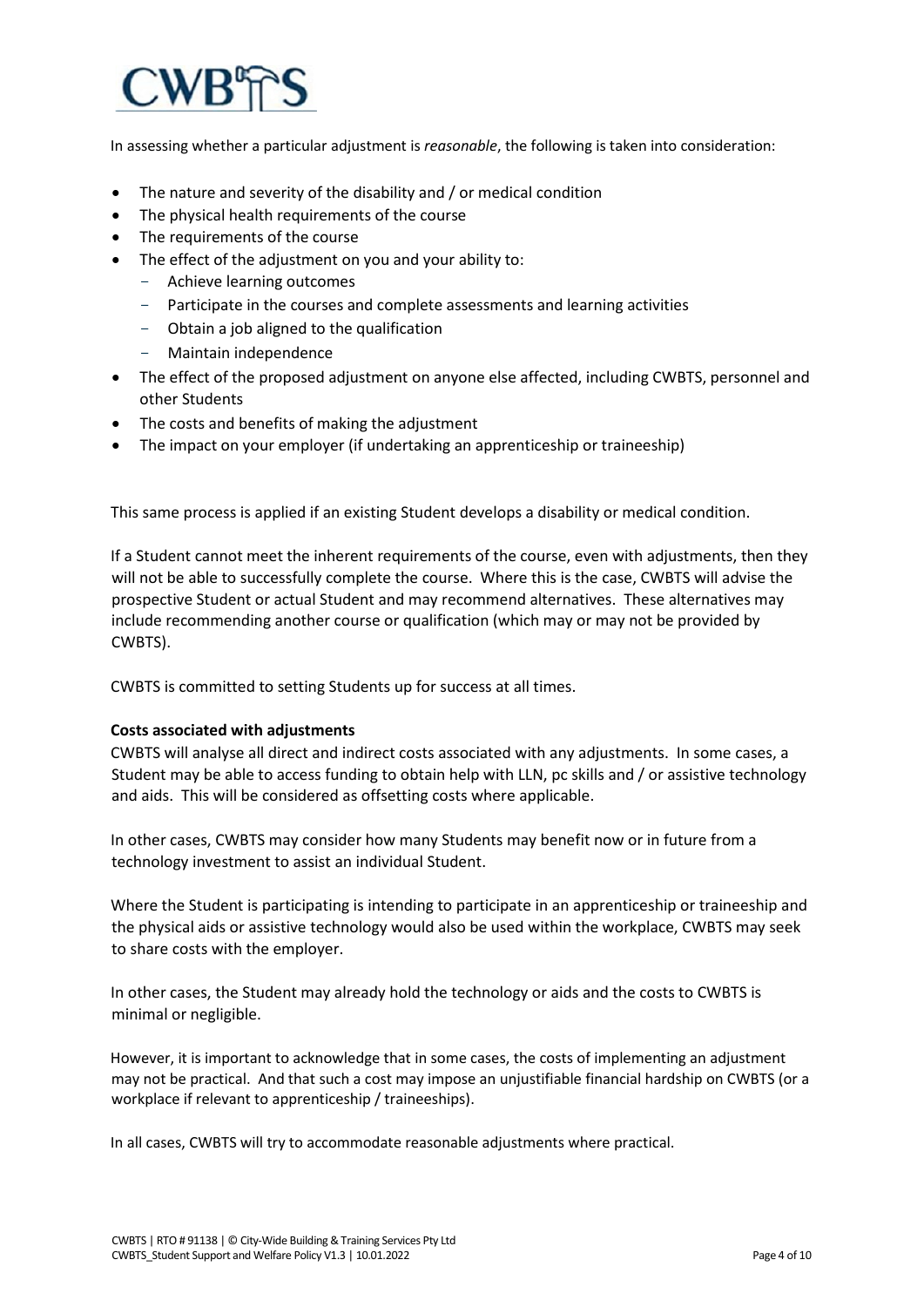

Where CWBTS cannot make reasonable adjustment due to financial costs, we will provide this outcome both verbally and in writing as soon as practicable after the decision is made.

#### **Students who are identified as disengaged**

The Trainer and Assessor will notify the Training Manager to discuss where a Student has an attendance issue and there is a potential disengagement issue.

Where relevant, the Training Manager will refer this to the Training Manager In some cases, the Student may also contact Student Services of the Welfare Coordinator to discuss this themselves.

The Training Manager will conduct a 'well-being call' to contact them and identify any underlining issues that may be impacting their attendance and liaise with the Trainer to develop an individual reengagement strategy taking into account the Student's specific needs. The Training Manager will then monitor ongoing participation of the Student.

The focus is on early intervention to ensure that Students don't fall too behind in their academic progress.

If the student is under the age of 17, please also refer to the section "Students under the age of 17 Exempt from School Attendance".

#### **Students under the age of 17 Exempt from School Attendance**

Each state has rules around the requirements for students under 17 to attend School. In some cases a student may obtain an Exemption from School. An exemption only applies to the specific training provider and program listed on the exemption letter or certificate.

If a student gains an exemption to undertake an apprenticeship or traineeship, and that apprenticeship or traineeship is cancelled before they turn 17, th[e NSW Education Act](https://legislation.nsw.gov.au/view/html/inforce/current/act-1990-008) requires them to return to school.

Note: Students under 17 do not need an exemption if they are still attending school and are enrolling in:

- a VET program on a part-time basis.
- VET fee-for-service programs.
- VET in schools.
- A School-Based Apprenticeship/Traineeship (SBAT).
- a Head Start Apprenticeship/Traineeship (HSAT).

Where an exemption from school has been granted to a student to enrol in a program with CWBTS and while that student remains under the age of 17, we must notify the student's previous school and the relevant Department Office if the student under 17 makes any changes to their enrolment, such as disengaging, exiting, changing to part-time, or reducing program hours to below 25 hours a week:

• The Student Engagement team will alert the Training Manager and General Manager, Quality and Compliance of a disengaging or exiting, changing to part-time, or reducing program hours to below 25 hours a week.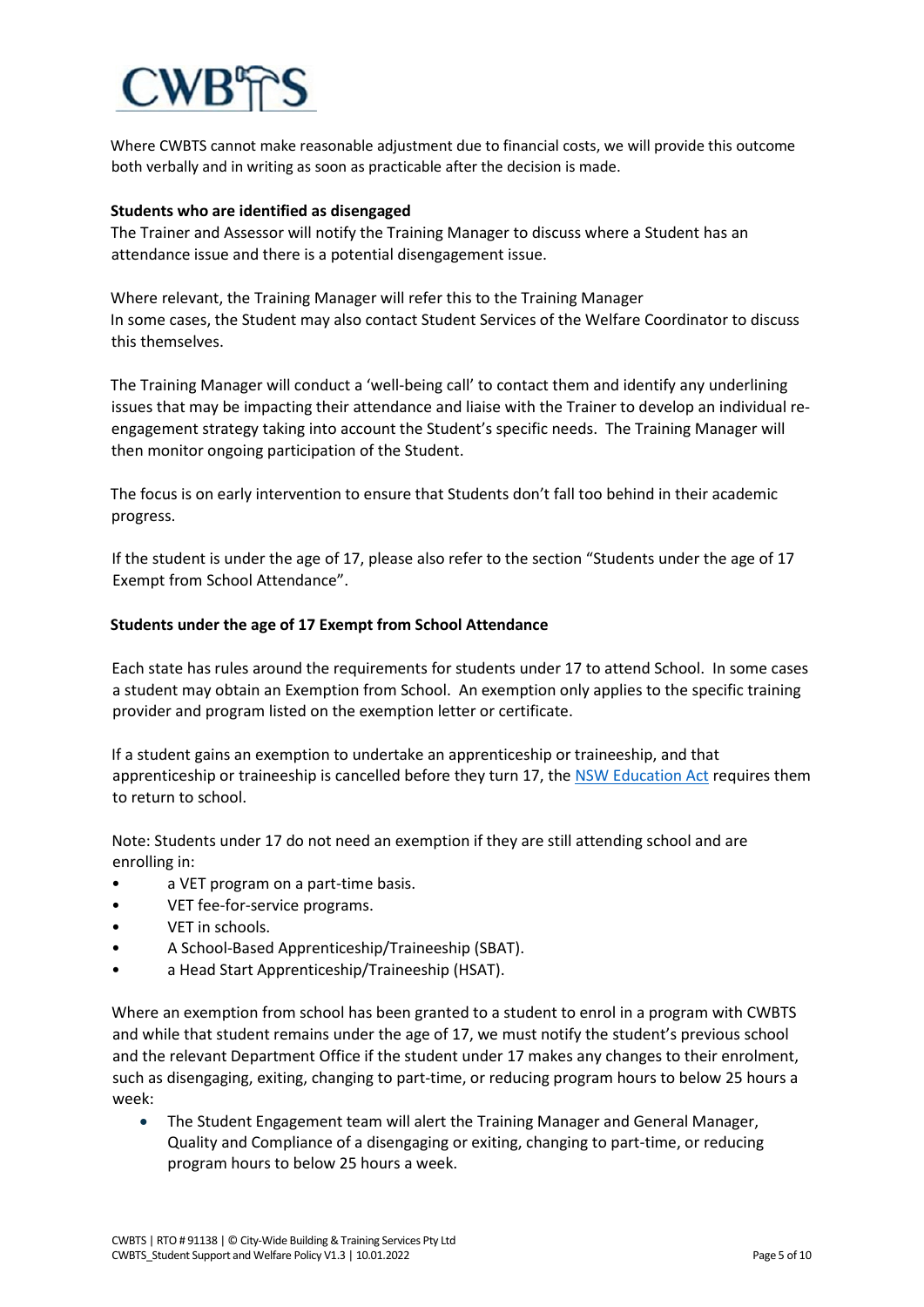

- The Individual Learning Needs and Student Welfare Coordinator will advise the Training Manager and General Manager, Quality and Compliance if they become aware of a student's non-attendance or disengagement from their studies.
- The General Manager, Quality and Compliance will notify the student's previous school and the relevant Department Office if a student under 17 makes any changes to their enrolment, such as disengaging or exiting, changing to part-time, or reducing program hours to below 25 hours a week.

### **Students with behavioural issues during class**

The Trainer and Assessor will attempt to deal with the behavioural issue in the first instance. Where the issue is repeated, they will seek advice from the Training Manager.

The Training Manager will liaise with the Welfare Coordinator to address behavioural issue and work on a strategy to re-engage the Student (if applicable) or suggest another education pathway if applicable.

#### **Students who haven't studied for some time**

The Training Manager can provide assistance in study planning to Students who haven't studied for some time.

#### **Language Literacy Numeracy (LLN)**

Where the language, literacy, and numeracy (LLN) evaluation indicates that there may be an LLN issue, the Student Services Officer who reviews the application will refer the application to the Individual Learning Needs Support Officer.

The Individual Learning Needs Support Officer review the LLN evaluation document and identify whether there may be a requirement for:

- 1. Low level support
- 2. Higher level support and / or reasonable adjustment
- 3. Potentially not suitable for the course

Where support requirements are identified, the Individual Learning Needs Support Officer will liaise with the Trainer and Assessor to identify the support strategy.

Where a Student is identified as potentially not having the required LLN skills for the course, the Student is asked to come in and undertake another LLN evaluation.

A determination is then made by the Individual Learning Needs Support Officer and if the Student is deemed not to have the required LLN skills to undertake the course, the Coordinator will suggest other education pathways and may assist the Student in locating LLN support services.

Please refer to the Language, Literacy and Numeracy policy for further details.

#### **Students who struggle with PC literacy**

Students who will complete part or all of their course online will be evaluated for the PC skills prior to commencing the course.

For the purposes of this policy, 'online' refers to: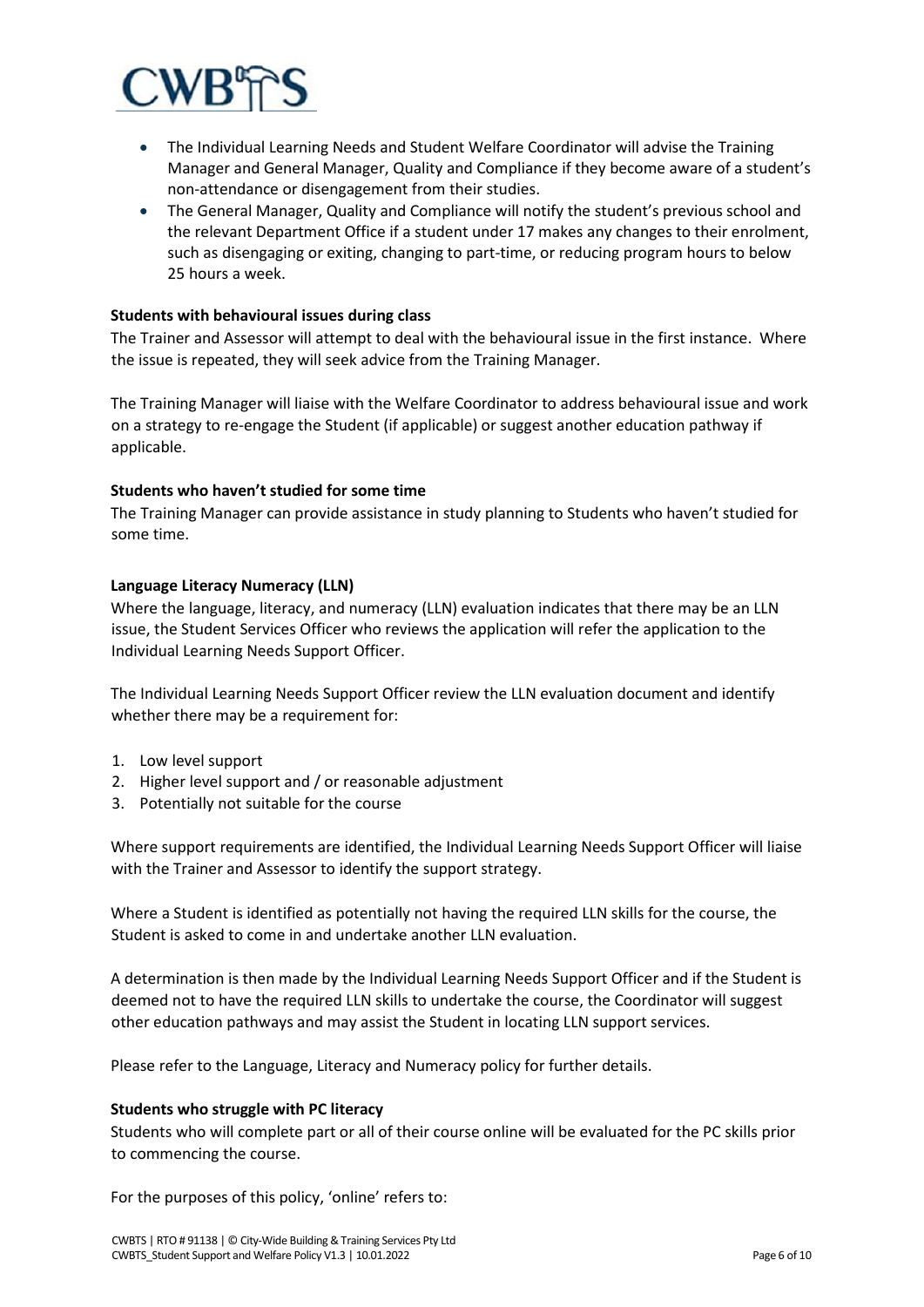

- 1. Accessing course content via Learning Management System (LMS)
- 2. Undertaking research online to complete specific assessment tasks
- 3. Completing learning activities online
- 4. Submitting assessments online
- 5. Participating in live or recorded webinars

Evaluation will take place via three methods:

- 1. They will be asked to self-evaluate their skills against key tasks during their course suitability evaluation (e.g. Google, using email etc)
- 2. They will be required to complete an online LLN which requires them to use PC Skills which includes, but is not limited to opening an email, clicking a link, entering basic details into an online form, use typing skills, use mouse skills such as: drag and drop, highlight, click on links etc
- 3. Respond to emails throughout the enrolment process

Students who need additional assistance with PC Skills can still participate in courses where PC skills are required. Reasonable adjustment may be made through allowing the Students to complete hard copy assessments, or by providing them with additional coaching, or referring them to a course to help develop their computer skills. An individual learning plan (ILP) will be developed in conjunction with the Trainer by the Training Manager or the Individual Learning Needs Support Officer.

### **Students who are struggling academically**

The Trainer and Assessor monitors Student progress and may provide additional coaching to those Students who are struggling academically.

In some cases, the Trainer and Assessor may liaise with the Training Manager to devise an academic strategy to provide the Student with best opportunity to successfully complete their course.

In some cases, reasonable adjustment may be made where relevant.

### **Students with personal issues**

Students may contact the Training Manager if they are having personal issues such as a relationship or family breakdown, difficulties within their workplace, medical or physical health issues, mental health issues, serious illness with a family member etc. The coordinator will help the Student obtain appropriate support through relevant local agencies.

# Death or Serious Illness of a Student

The Training Manager is also notified when there is a death of a student, or a student needs to withdraw due to serious illness.

The Training Manager may be notified of the death or serious illness of student verbally or in writing. The notification may come from any staff member of CWBTS or directly from a student or the student's family.

**Death**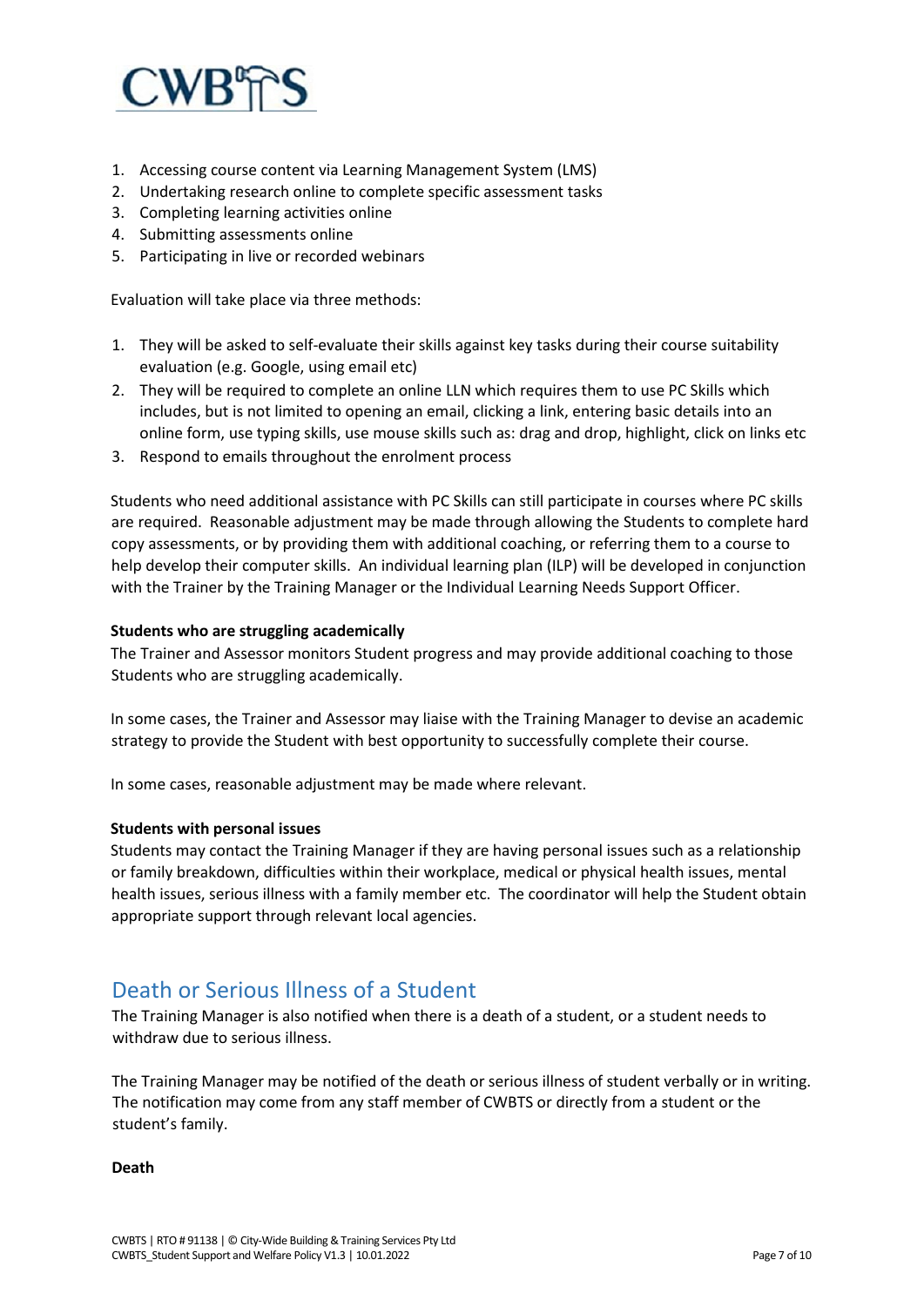The Training Manager will advise the Trainer (if they are not already aware) and provide counselling services where required.

Where the student is part of a class, the Training Manager will then meet with the class and Trainer, and they will brief the class on what has happened and discuss grief counselling options and provide resources for support services such as Beyond Blue and other grief counselling services and provide ongoing support to the general class and individual students.

The Training Manager may also be the contact point for the family.

### **Serious illness**

With permission from the student (or family where appropriate), the Training Manager will advise the Trainer (if they are not already aware) and provide counselling services where required.

The Training Manager will then meet with the class and Trainer, and they will brief the class on what has happened.

Where the student is part of a class, the Training Manager will then meet with the class and Trainer, and they will brief the class on what has happened and discuss grief counselling options and provide resources for support services such as Beyond Blue and other grief counselling services and provide ongoing support to the general class and individual students.

The Training Manager may also be the contact point for the family.

The Training Manager will keep in touch with the student where applicable and should the student recover and wish to continue to their studies, will assist in reengaging back into a class.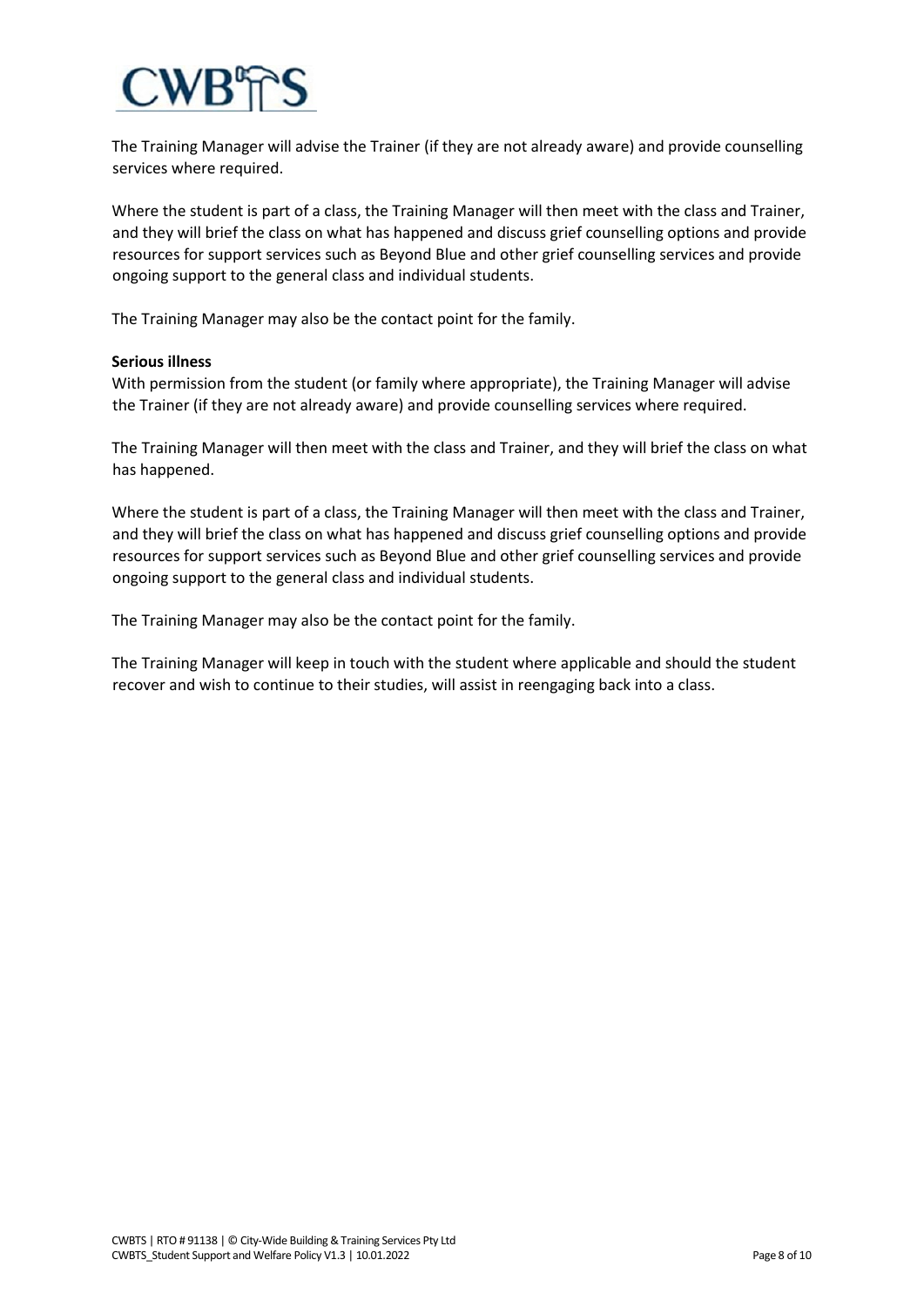# **CWB<sub>TS</sub>**

# Training and Experience Requirements of Support Staff

All CWBTS staff are inducted into the requirements of legislation, such as:

- o The Disability Discrimination Act 2005
- o Privacy Act and National Privacy Principles (2001)
- o Equal Opportunity Act 2010
- o The Disability Standards for Education 2005
- o The Standards for RTOs 2015 and Providing quality training and assessment services
- to students with disabilities
- o Disability Rights: Facilitating the empowerment of people with a disability (issued by the Australian Human Rights Commission)

### **Course Advisors** are

trained on:

- 1. Each product offering
- 2. Government funded subsidies available and eligibility requirements
- 3. Entry requirements for each course

### **Student Services** are

trained on:

- 1. Each product offering
- 2. Government funded subsidies available and eligibility requirements
- 3. Entry requirements for each course
- 4. Course suitability / pre-training review process for all courses available to complete via classroom-based training (including courses that may also have workplace requirements)
- 5. Process of LLN Robot and identifying whether the Student has met the minimum entry requirements

### **Trainers and Assessors – Workplace Based**

Must meet the minimum Trainer and Assessor requirements for each course that they deliver as set out in the Training and Assessment Strategy for each course

Are trained on:

- 1. Each product offering
- 2. Government funded subsidies available and eligibility requirements
- 3. Entry requirements for each course

### **Trainers and Assessors – Class or Virtual Class Delivery**

Must meet the minimum Trainer and assessor requirements for each course that they deliver as set out in the TAS for each course

## **Senior Trainers and Assessors**

Must meet the minimum Trainer and assessor requirements for each course that they deliver as set out in the TAS for each course.

May also hold management qualifications.